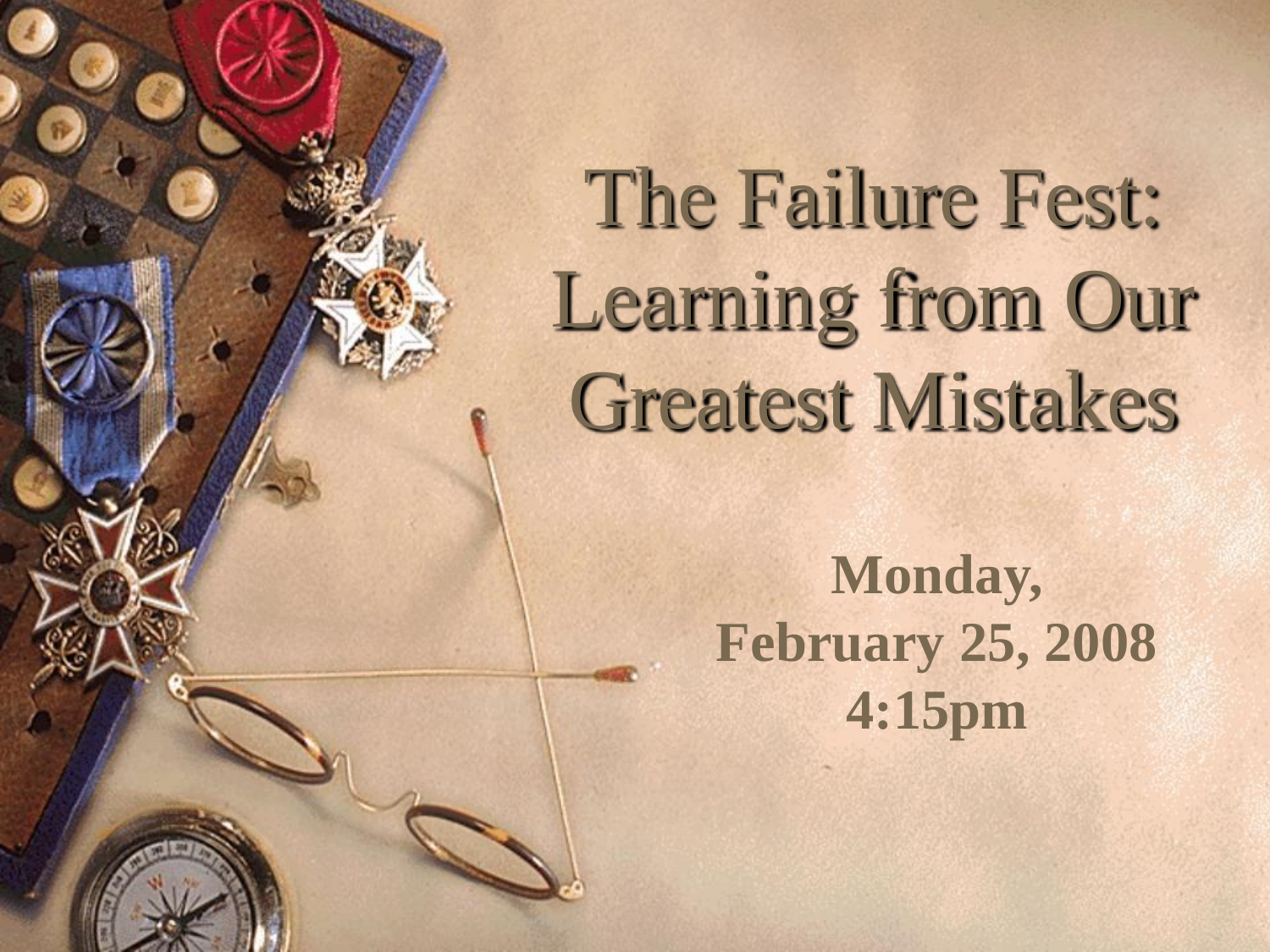## What is Failure?

# "Failure is the path of least resistance." – [Anonymous](ACCE and CCCEOA Stuff/Failure Folder/ALARM_CLOCK_PROBLEM.wmv)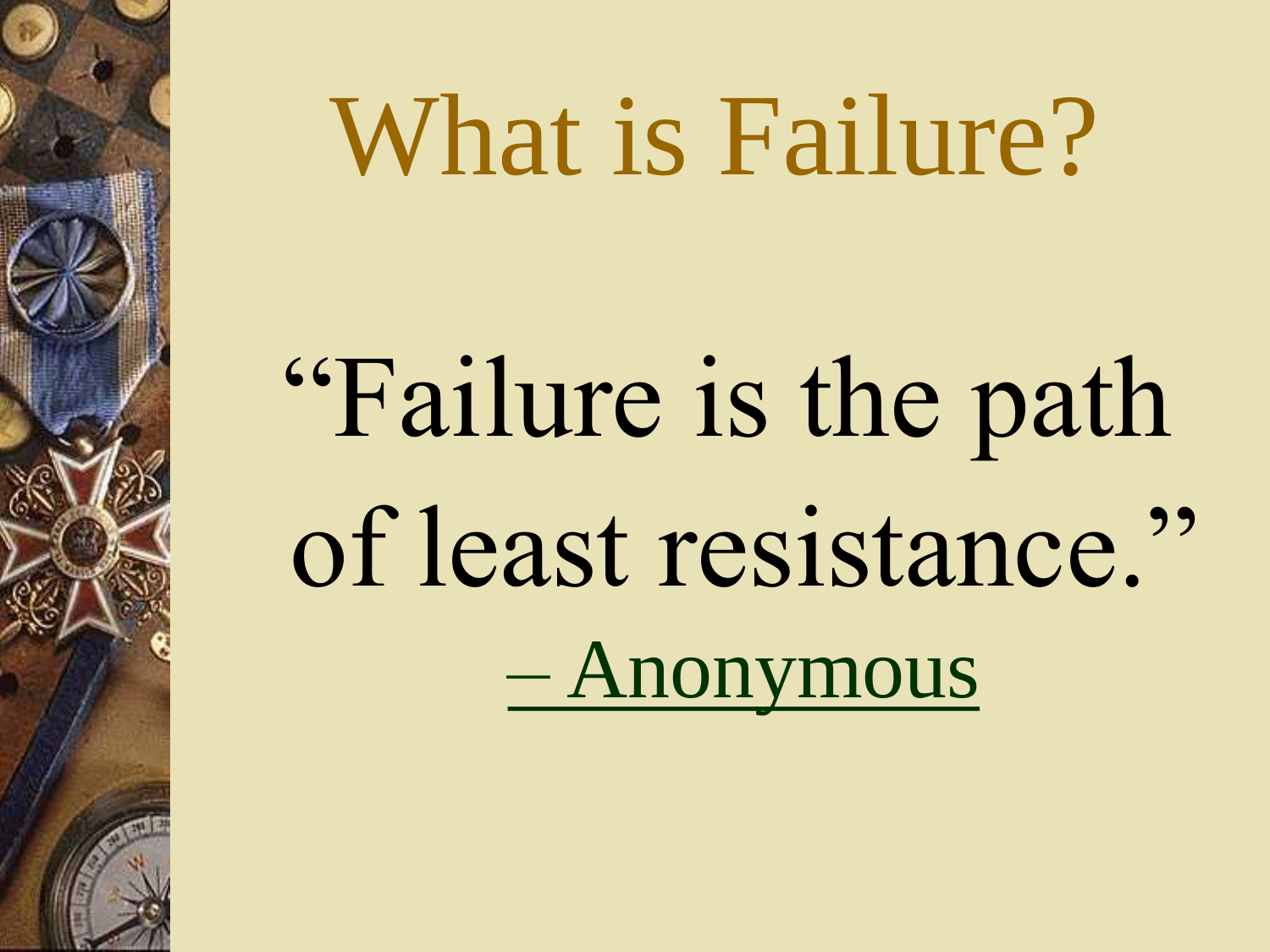## What is Failure?

"Failure is easyjust don't try." - Anonymous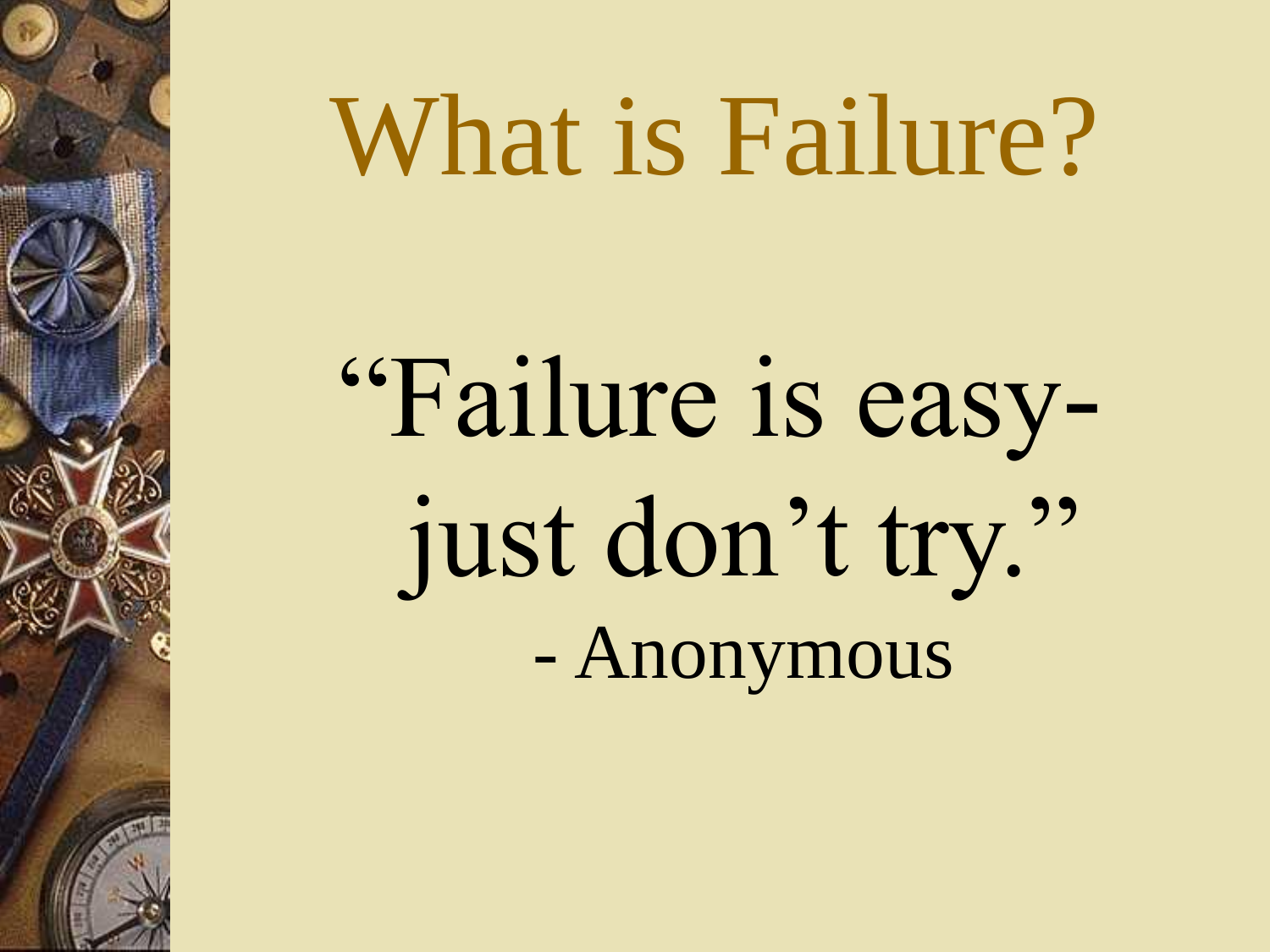## Is Failure Predictable?

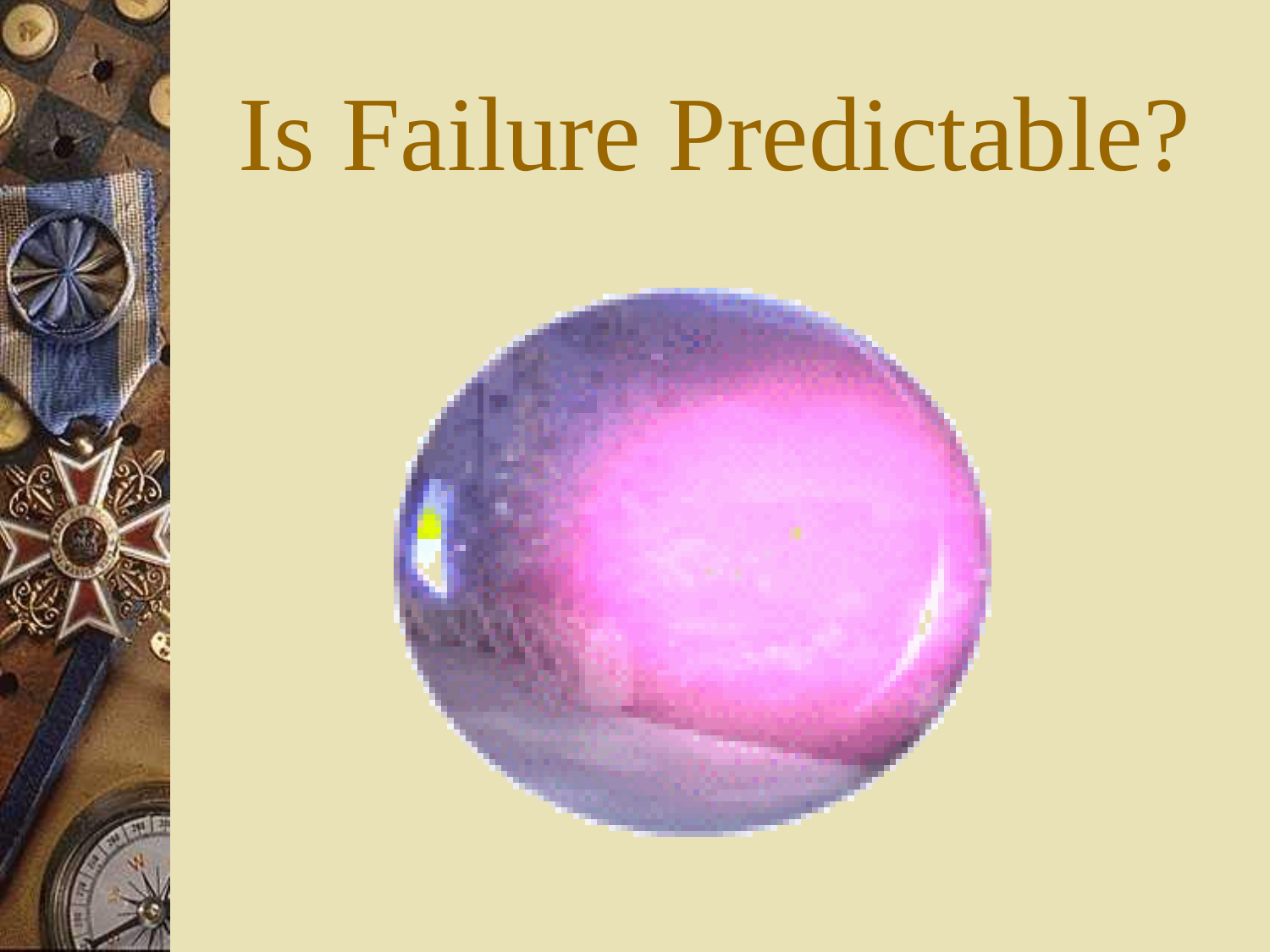# Is Failure Important?

The Butterfly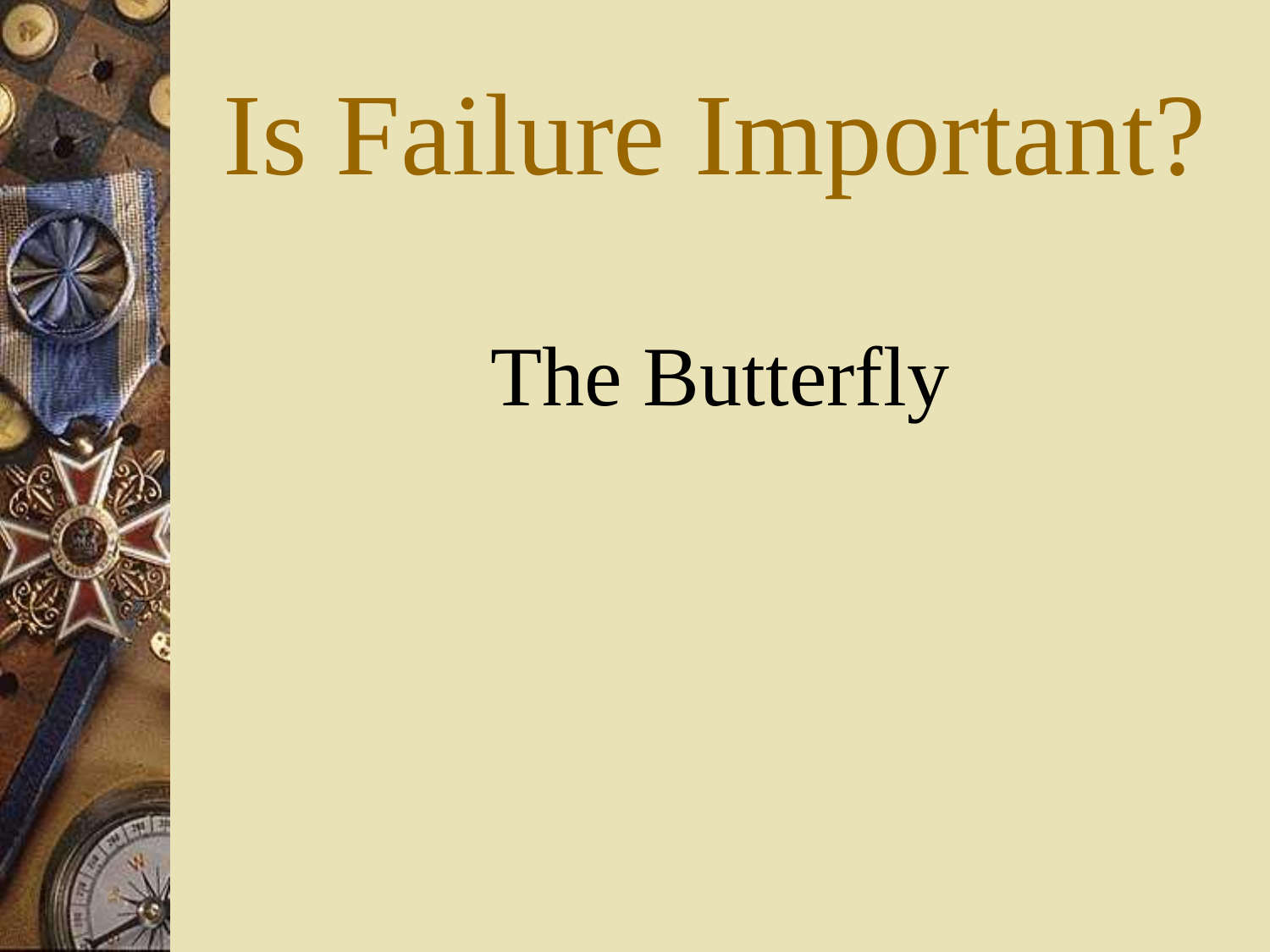"Our task is not to fix the blame for the past, but to fix the course for the future." – John F. Kennedy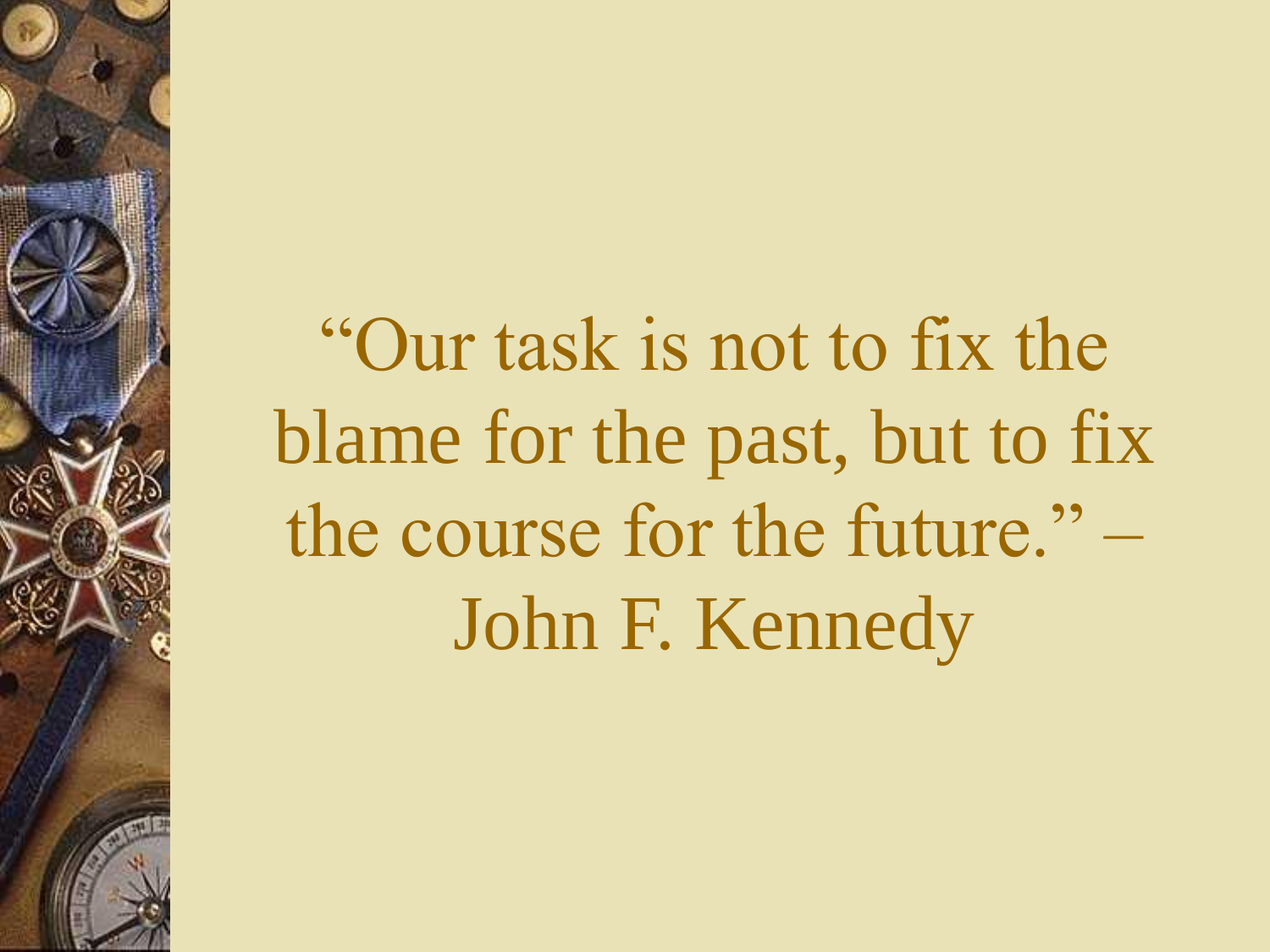Each challenge has hidden in it an opportunity so powerful that it literally dwarfs the problem. The greatest success stories were created by people who recognized a problem and turned it into an opportunity. -Joseph Sugarman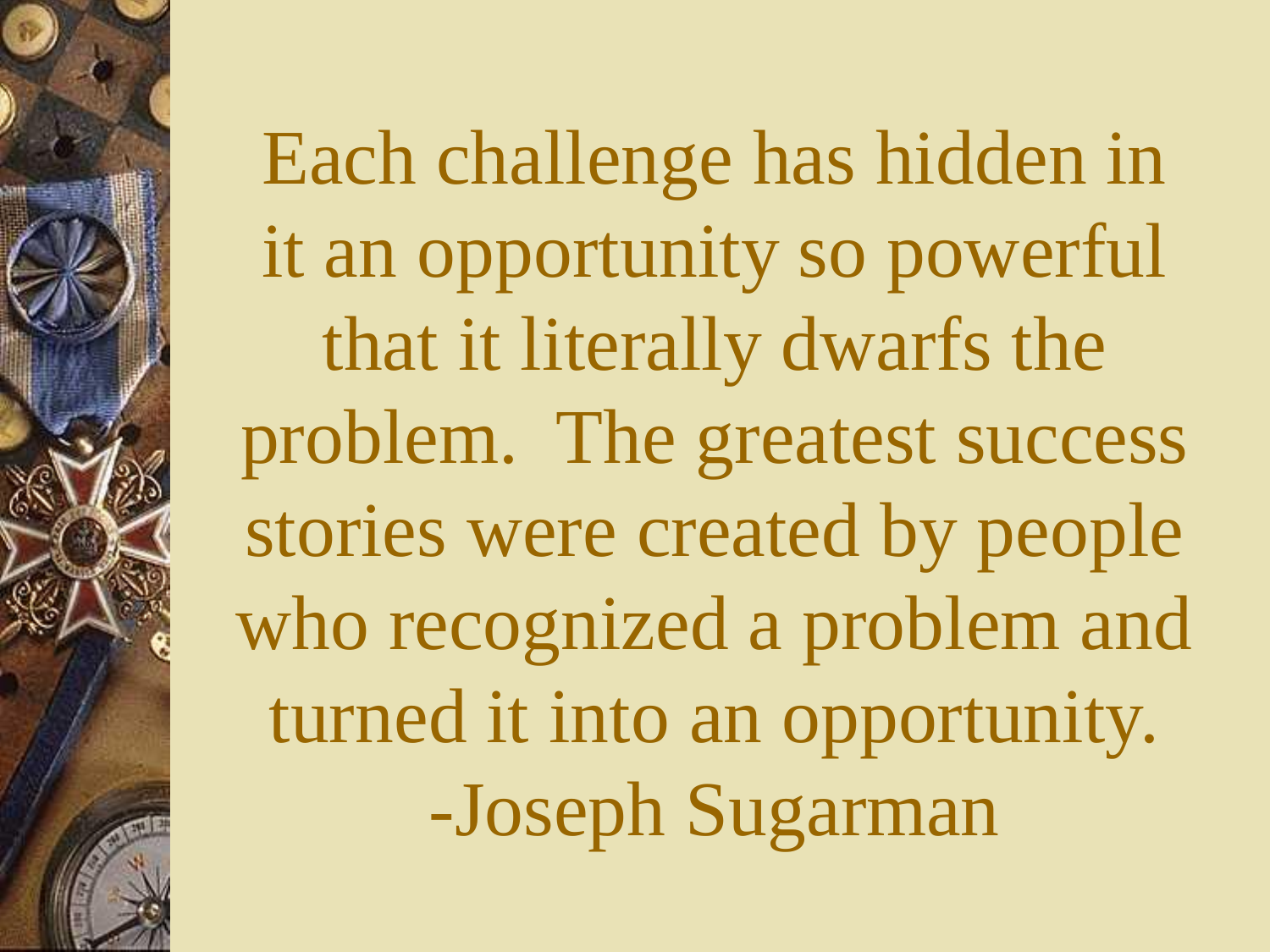#### Mistakes are good!

#### Repeating mistakes are bad!

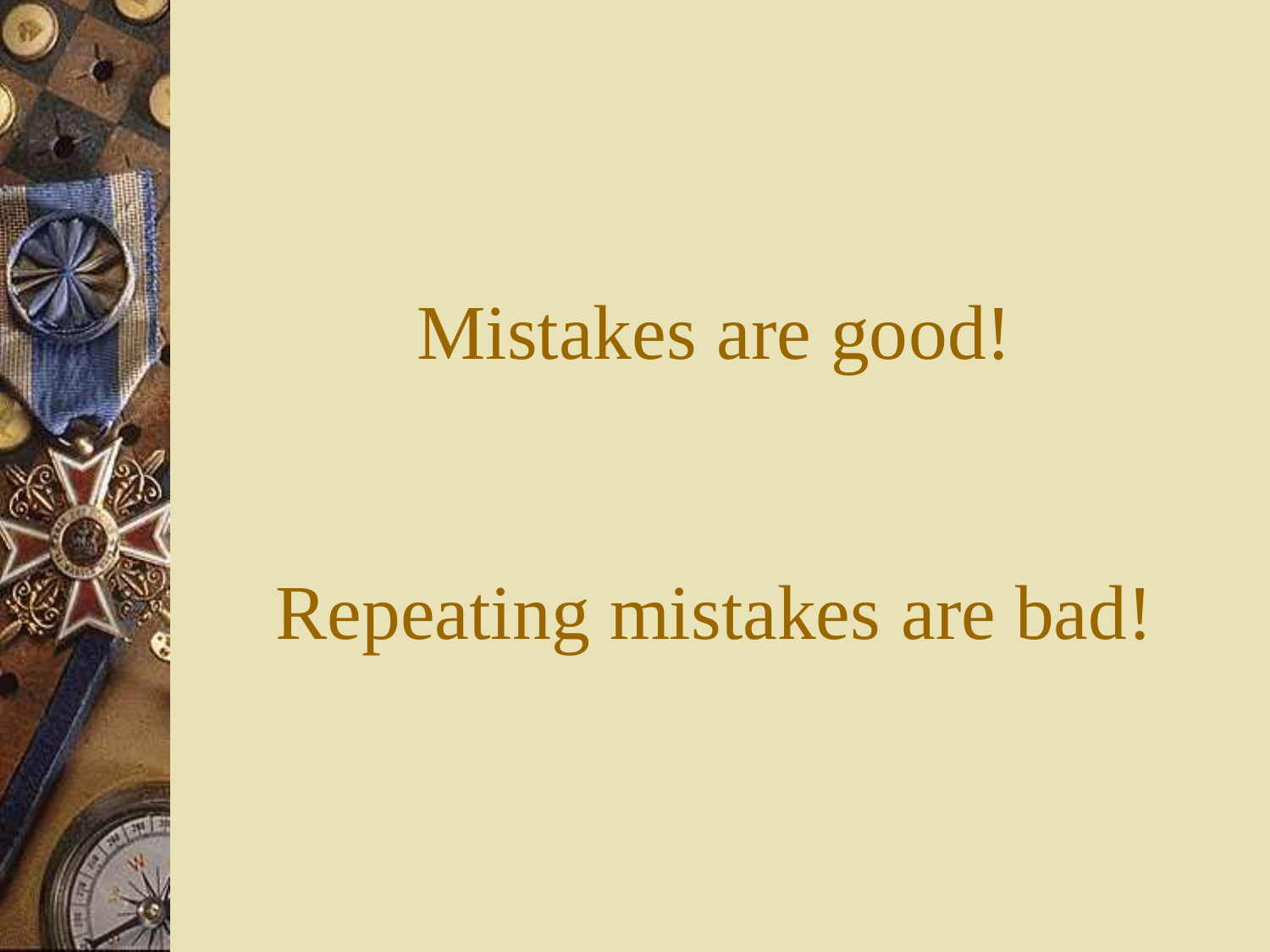## Great Failures of Recent Times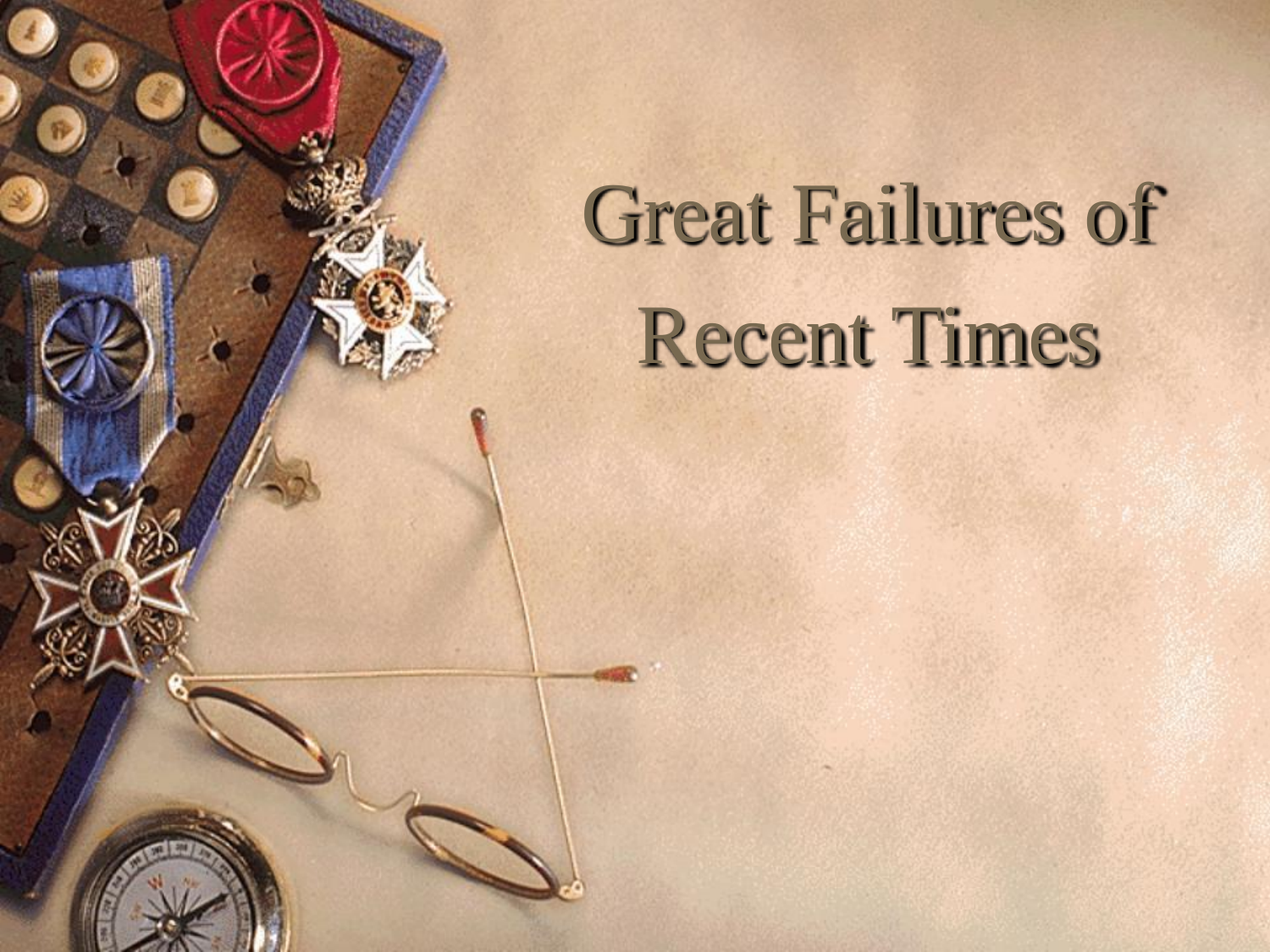"This 'telephone' has too many shortcomings to be seriously considered as a means of communication. The device is inherently of no value to us." - Western Union internal memo, 1876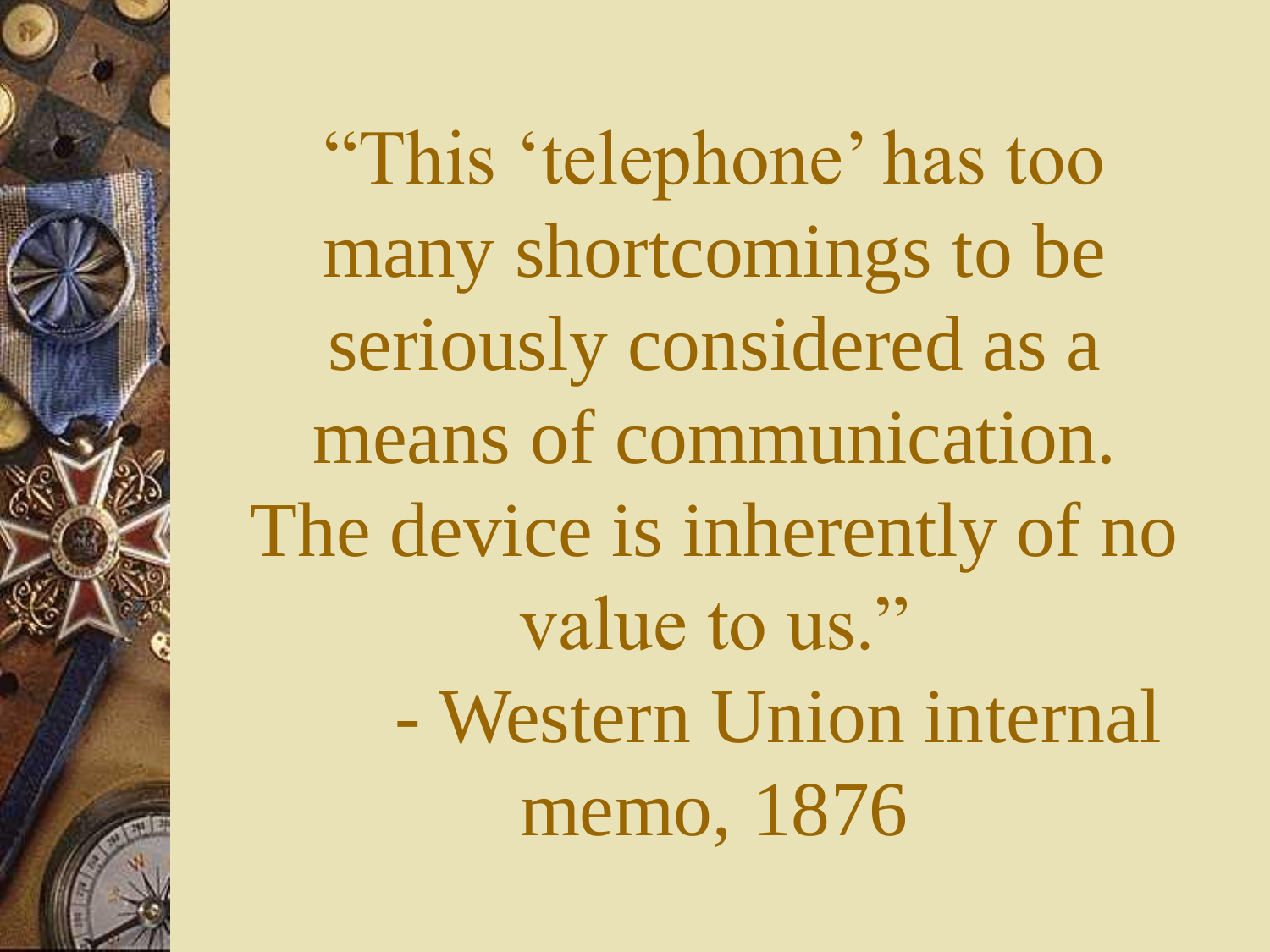"Stocks have reached what looks like a, permanently, high plateau." -- Irving Fisher, Professor of Economics, Yale University, 1929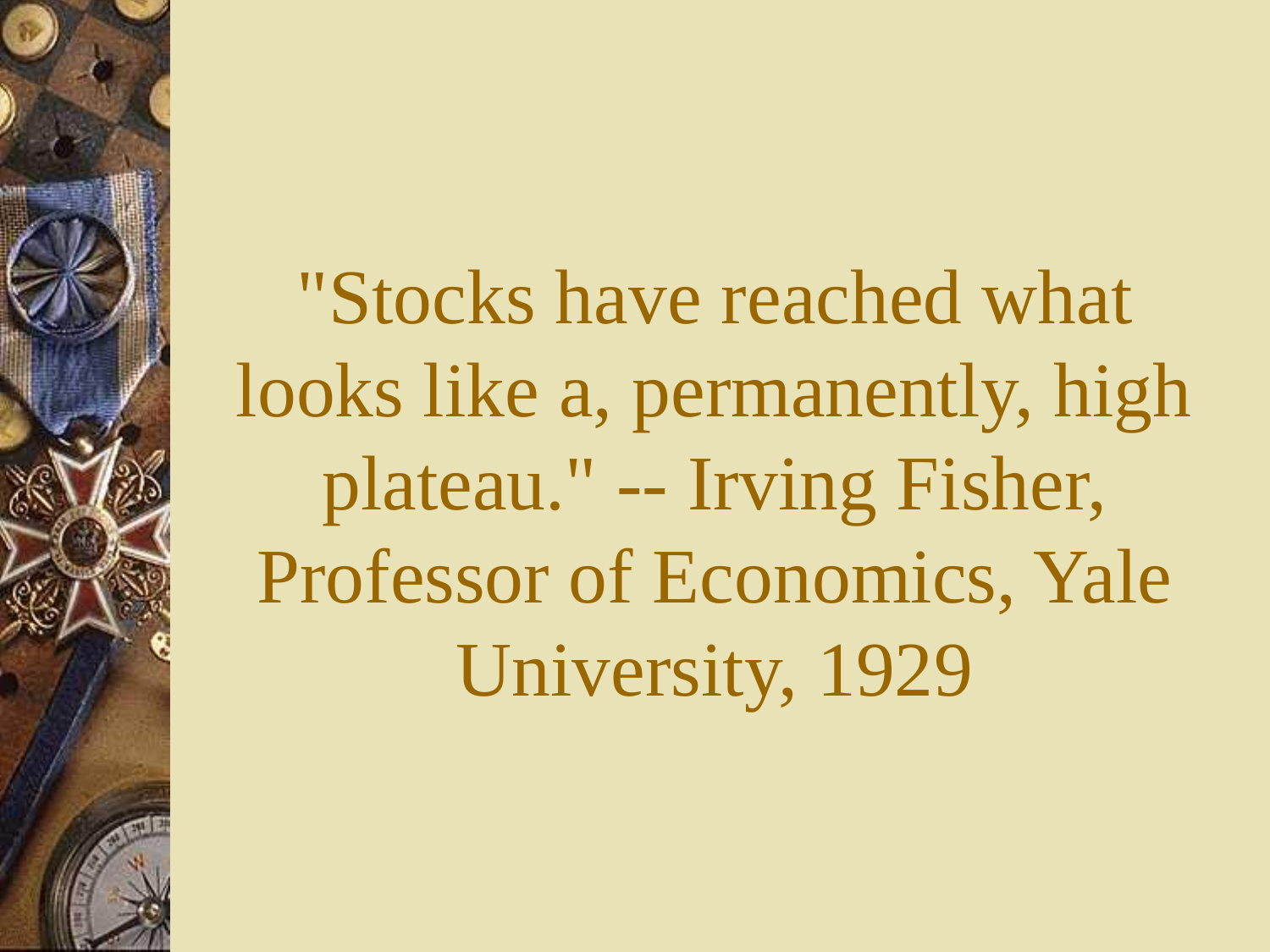"I think there is a world market for, maybe, five computers." -- Thomas Watson, chairman of IBM, 1943.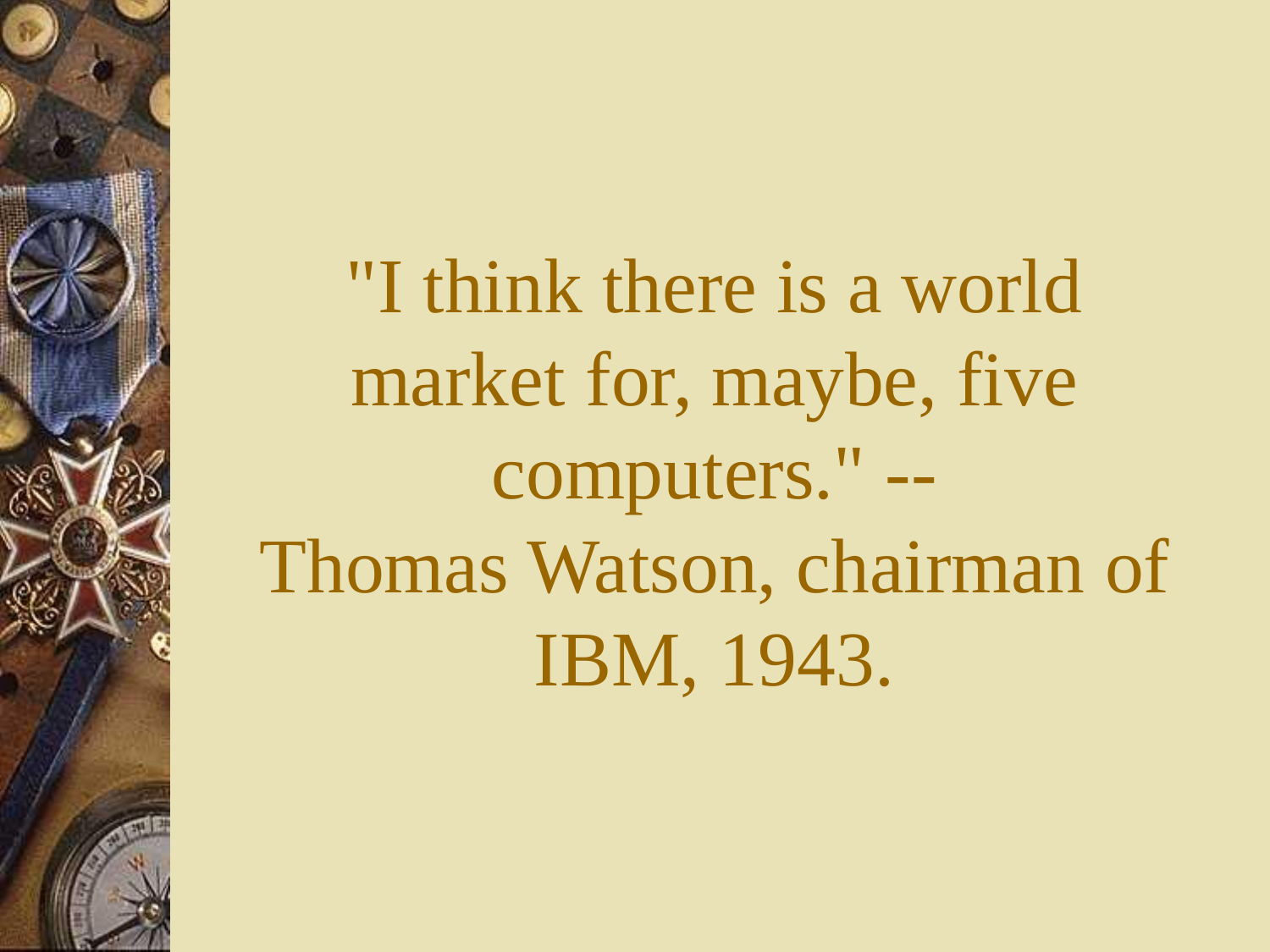"We don't like their sound, and guitar music is on the way out." - Decca Recording Co., Rejecting the Beatles, 1962.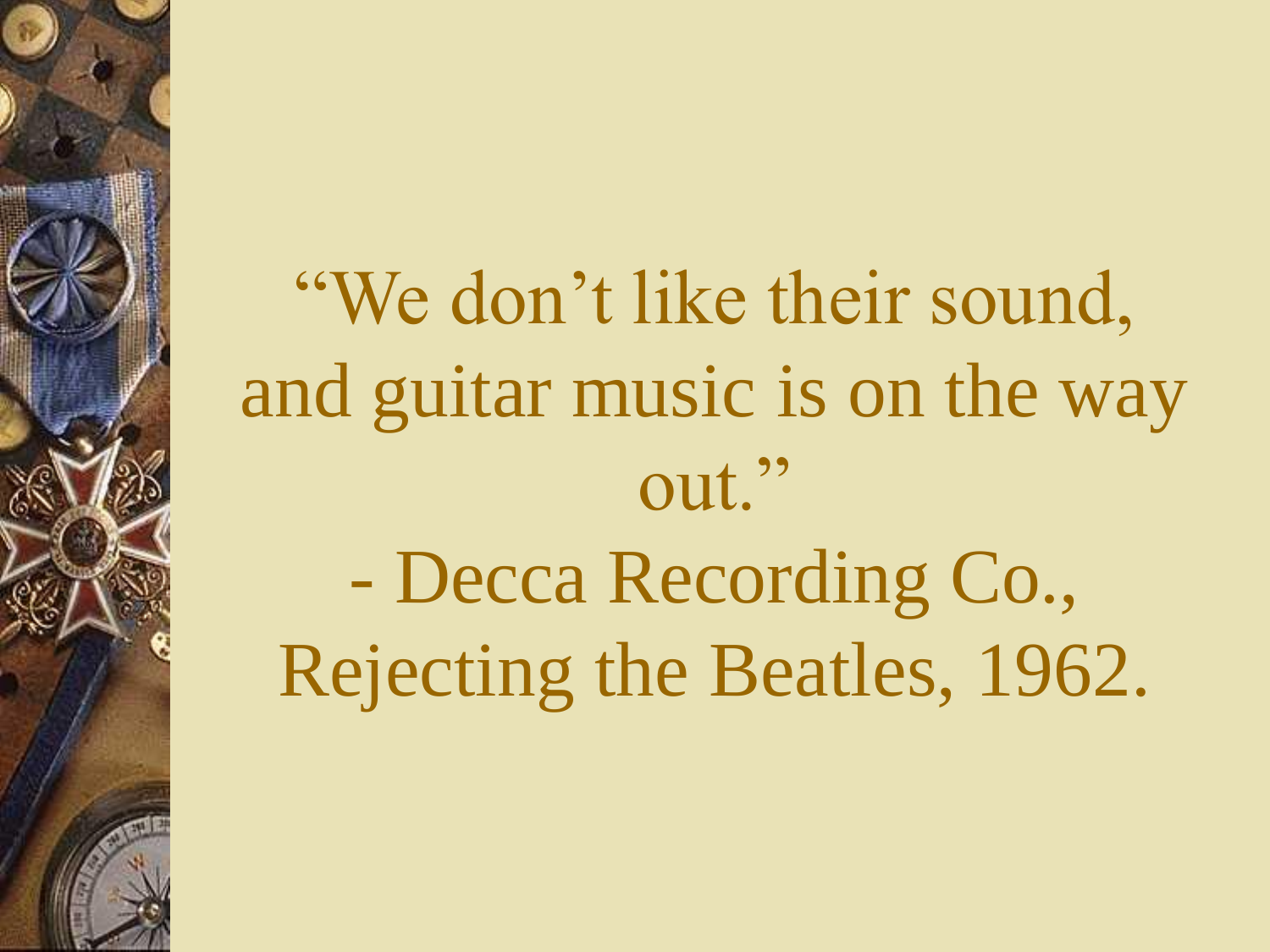"There is no reason anyone would want a computer in their home." -- Ken Olson, president, chairman and founder of Digital Equipment Corp., 1977.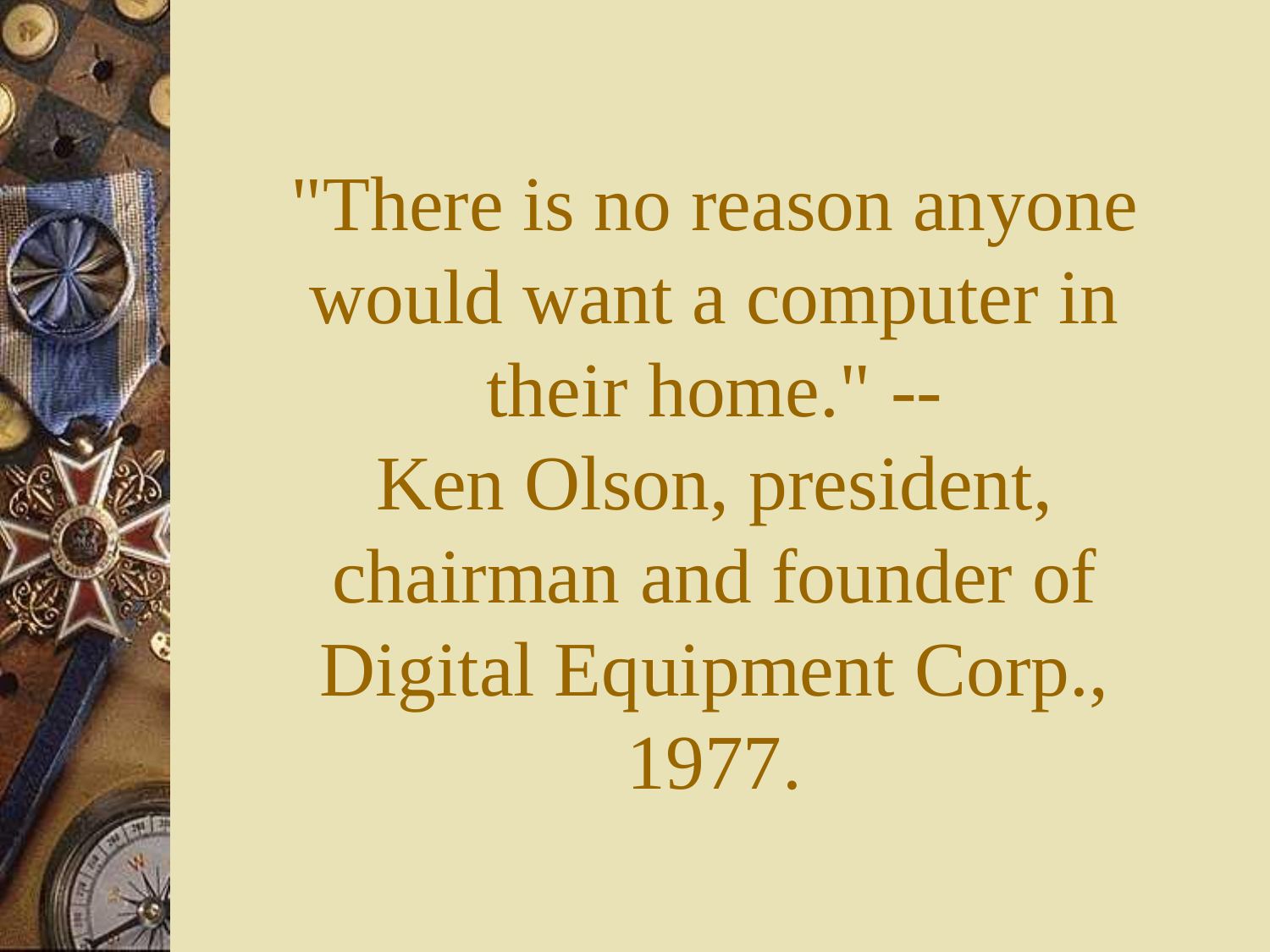"The concept is interesting and well-formed. But, in order to earn better than a 'C,' the idea must be feasible." -- A Yale University management professor in response to Fred Smith's paper proposing reliable overnight delivery service. (Smith went on to found Federal Express Corp.)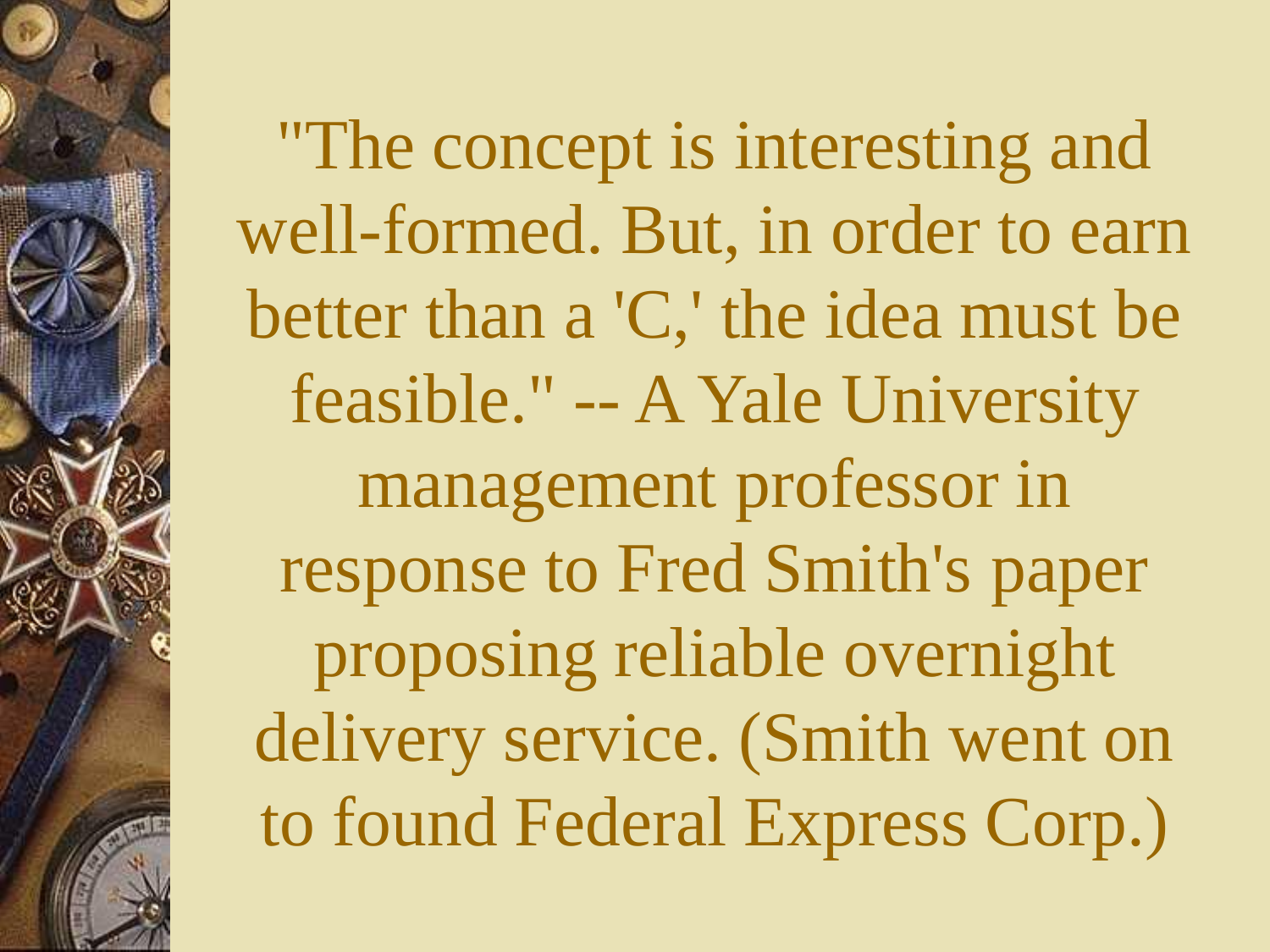"So we went to Atari and said, 'Hey, we've got this amazing thing, even built with some of your parts, and what do you think about funding us?' Or we'll give it to you. We just want to do it. Pay our salary, we'll come to work for you.' And they said, 'No.' So then we went to Hewlett-Packard, and they said, 'Hey, we don't need you. You haven't got through college yet." - Apple Computer, Inc. Founder Steve Jobs on attempt to get Atari and HP interested in his and

Steve Wozniak's personal computer.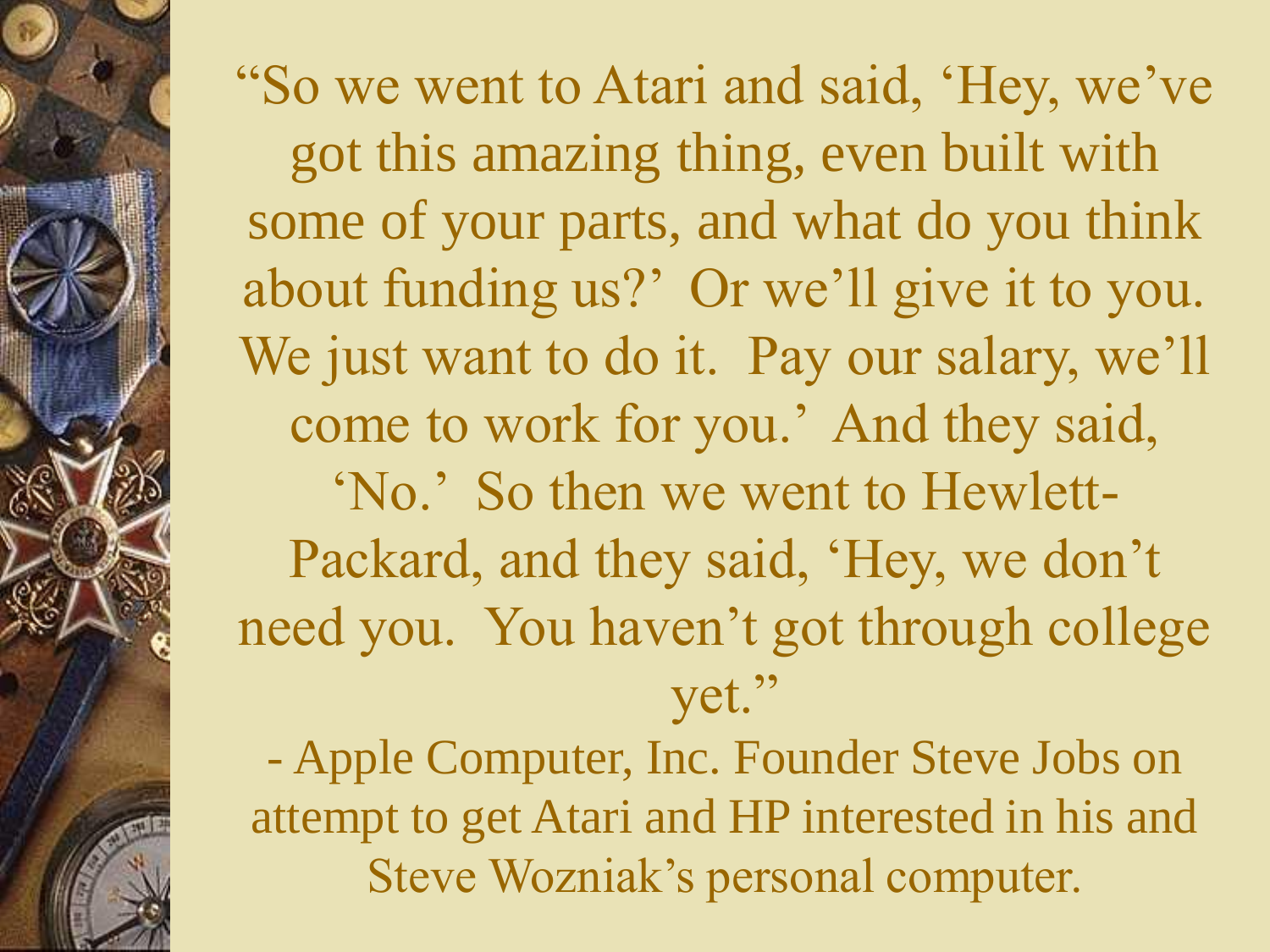#### "64K ought to be enough memory for anybody." -- Bill Gates, 1981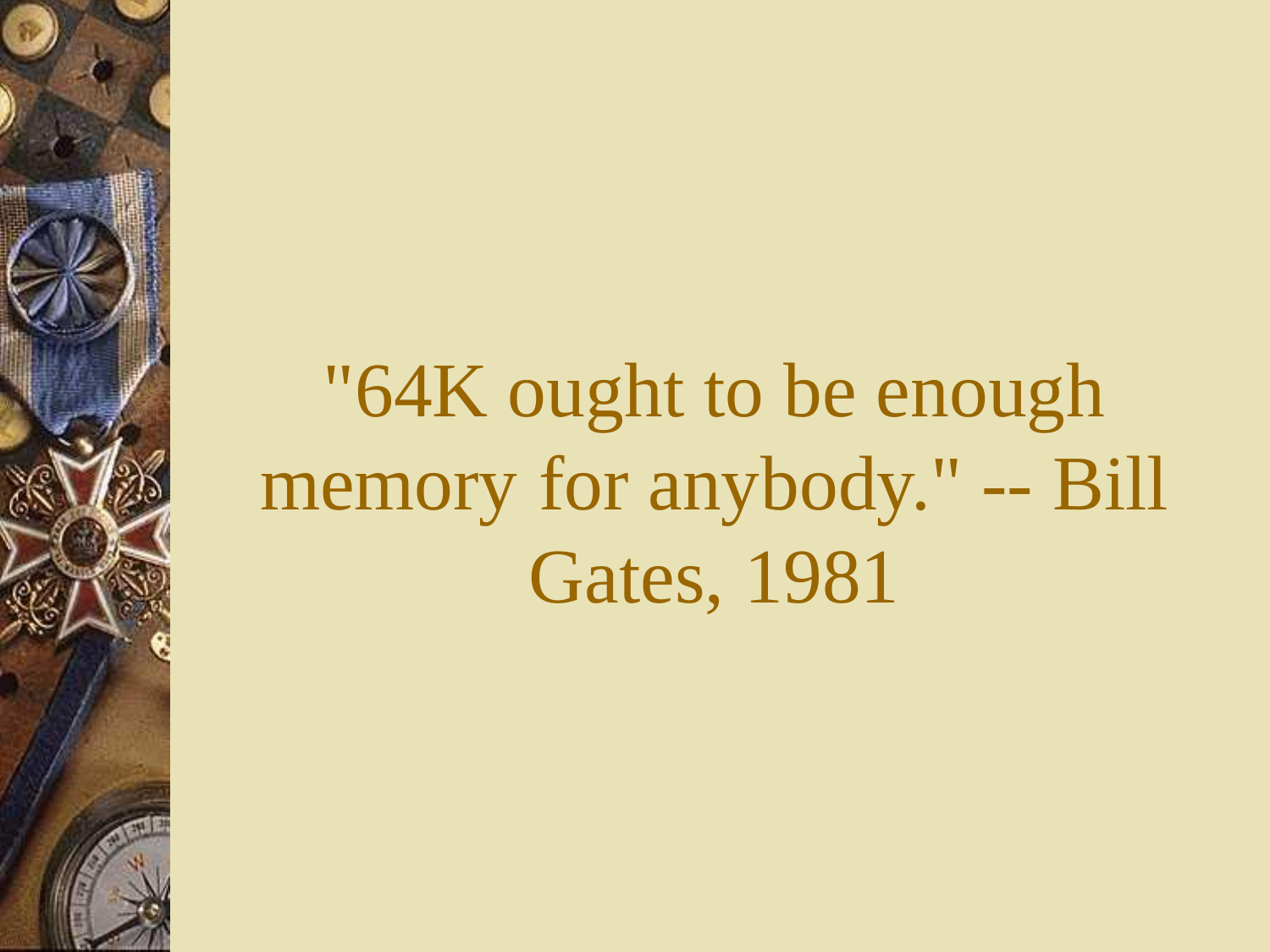## Types of Mistakes

- Typos
- Simple Errors
- Miscalculations
- The Unpredictable X-factor
- ◆ Failure to Listen
- Failure to Predict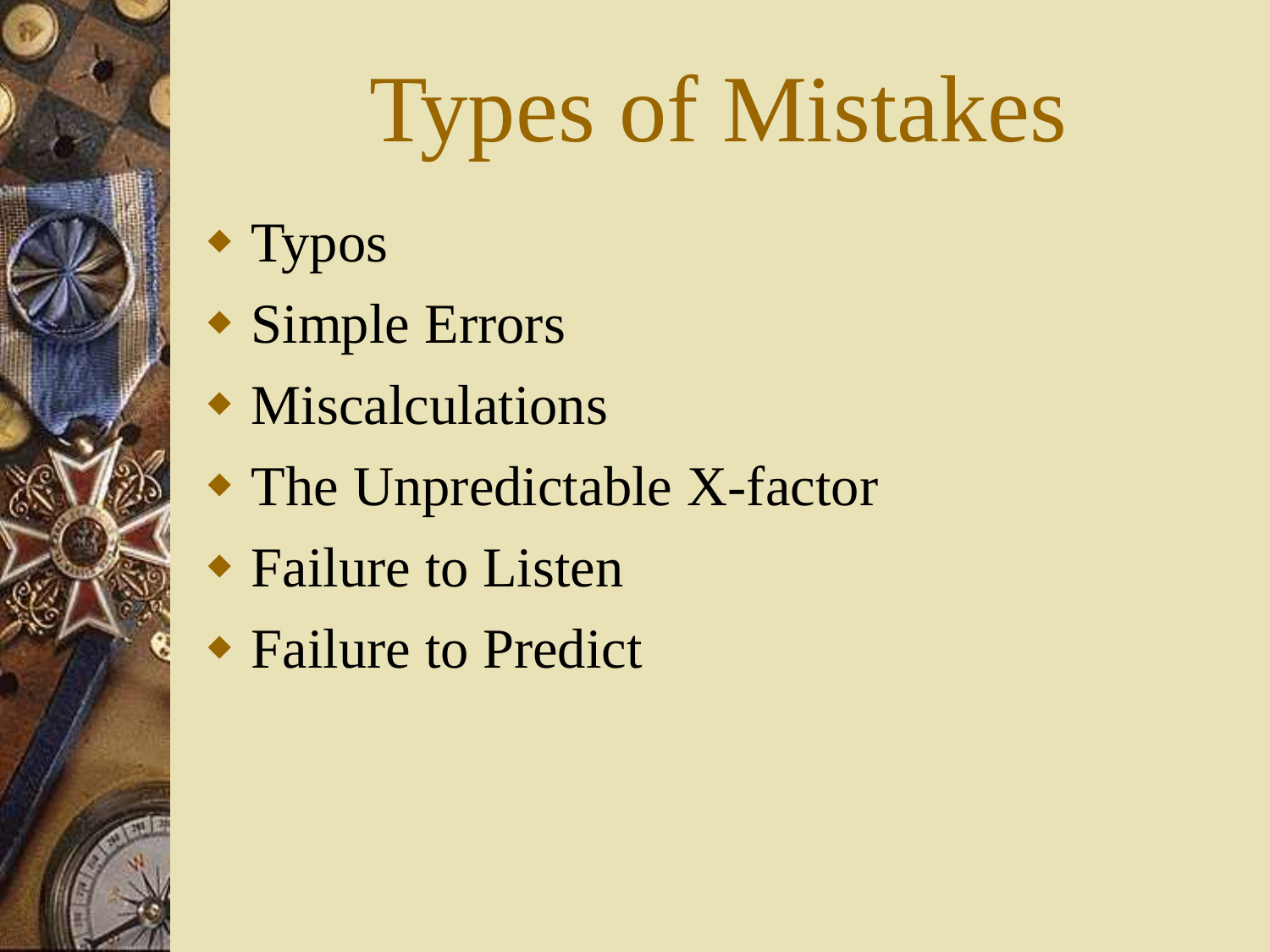A bend in the road is not the end of the road… unless you fail to turn.